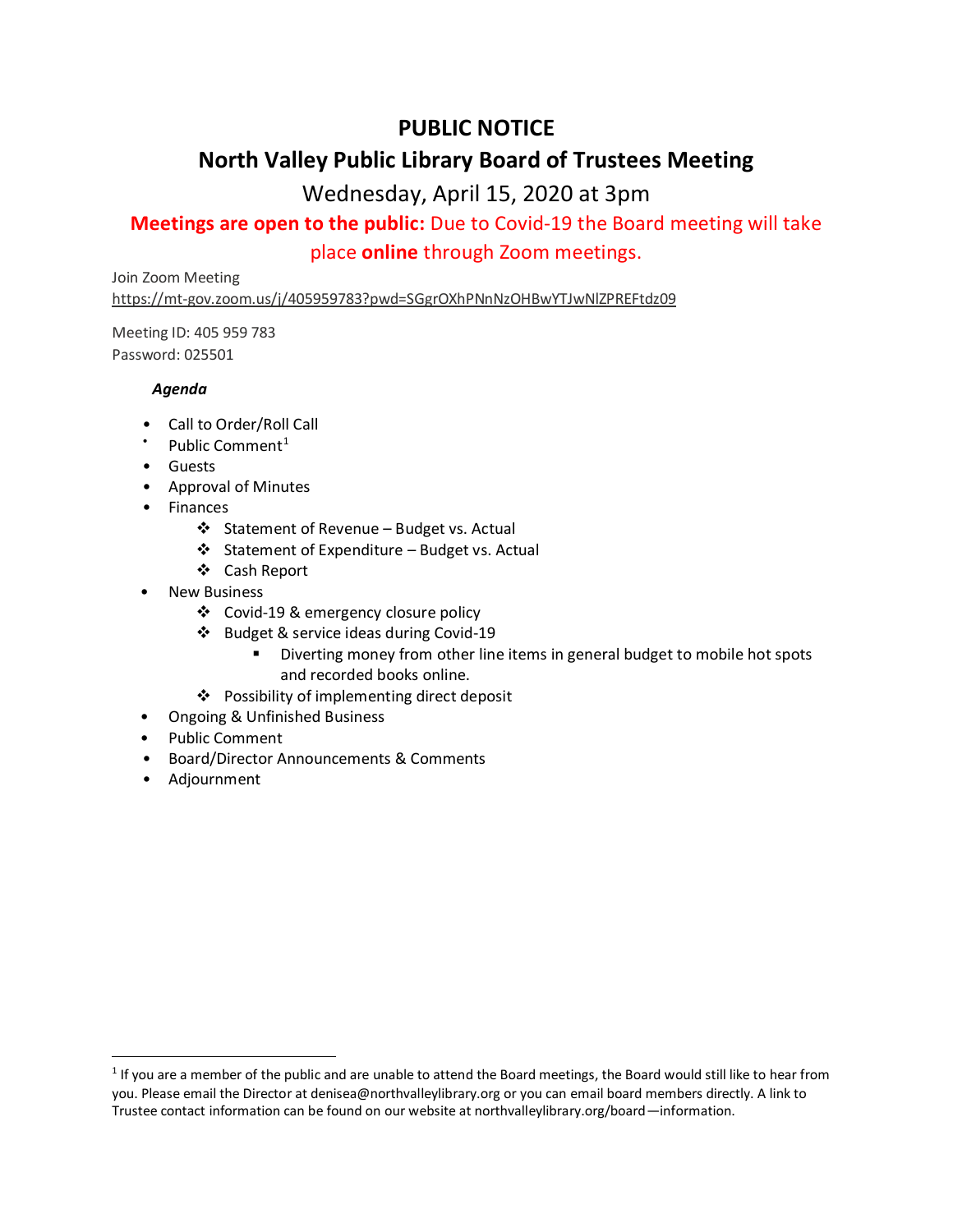#### **North Valley Public Library**

Minutes Board of Trustees Meeting Wednesday, April 15 2020 at 3 p.m.

#### **Call to Order/Roll Call**

The meeting was called to order at 3:02 virtually, through Zoom

#### **Board Members Present**

Victoria Howell, Chair Caitlin Dunn, Vice Chair Dianne Snedigar Leon Theroux Kim Tiplady

**Staff Present** Denise Ard, Director

**Public Comment** No public joined the meeting so therefore there was no public comment.

**Guests** Tracy Cook from the State Library was hosting the Zoom meeting.

**Approval of Minutes** Leon made a motion to approve the minutes and Kim seconded. The motion passed unanimously.

**Finances** Caitlin moved to accept the financial reports and Kim seconded. The motion passed unanimously.

#### **New Business**

#### *Covid-19 & emergency closure policy*

Denise presented an emergency closure policy with a section on pandemics. Leon said the policy could be shorter. Denise said they could remove the pandemic section since pandemics are rare. Victoria said she likes having that section because it is relevant now. Dianne motioned to accept the policy as presented and Leon seconded. The motion passed unanimously.

#### *Budget & service ideas during Covid-19: Diverting money from other line items in general budget to mobile hot spots and Recorded Books online.*

Denise wanted to know if the Board wanted to offer an additional audiobooks online service or a video streaming service from Recorded Books. The library already offers online audiobooks through MontnanaLibrary2Go so the video streaming was a new service. The annual maintenance fee for Recorded Books streaming is \$250 plus \$2.99 per checkout for a patron to have 7 day access. Denise would make limits. Denise said she could divert money from the collection development budget for this. Kim motioned to move money from collections for a digital streaming service and Dianne seconded. Leon had some reservation but they were alleviated so when it went for a vote the motion passed unanimously.